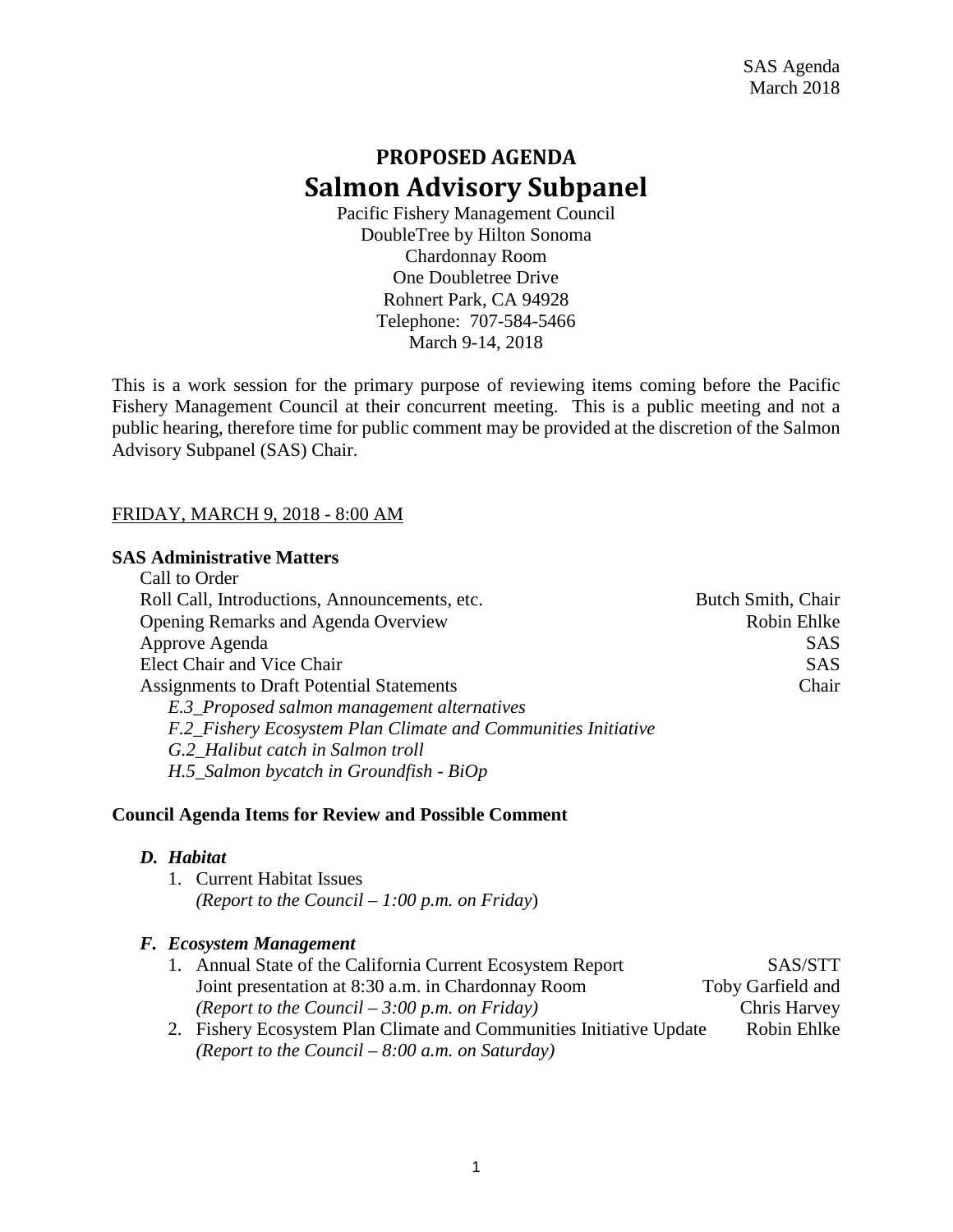# *E. Salmon Management*

- 1. National Marine Fisheries Service Report *(Report to the Council – 2:00 p.m. on Friday)*
- 2. Review of 2017 Fisheries & Summary of 2018 Stock Abundance Forecasts SAS/STT *(1:15 p.m. discussion with STT chair; Report to the Council – 11 a.m. on Saturday)*
- 3. Identification of Management Objectives and Preliminary Definition of 2018 Salmon Management Alternatives *(2:00 p.m. discussion with the STT chair; Report to the Council – 2:00 p.m. Saturday)*

# *G. Pacific Halibut Management*

1. Report on the International Pacific Halibut Commission (IPHC) Meeting *(Report to the Council – 10 a.m. on Saturday)*

# **SAS Administrative Matters (continued)**

Review Statements

# SATURDAY, MARCH 10, 2018 - 8:00 AM

# **SAS Administrative Matters (continued)**

Review Statements

# **Council Agenda Items for Review and Possible Comment**

# *G. Pacific Halibut Management*

2. Incidental Catch Recommendations: Options for the Salmon Troll Robin Ehlke and Final Recommendations for Fixed Gear Sablefish Fisheries *(Report to the Council – 10:00 a.m. on Sunday)*

# *E. Salmon Management (continued)*

4. Council Recommendations for 2018 Management Alternative Analysis Robin Ehlke *(Report to the Council – 4:00 p.m. on Sunday)*

# **SAS Administrative Matters (continued)**

Review Statements

# SUNDAY, MARCH 11, 2018 - 8:00 AM

# **SAS Administrative Matters (continued)**

Review Statements

# **Council Agenda Items for Review and Possible Comment**

# *H. Groundfish Management*

5. Salmon Endangered Species Act (ESA) Biological Opinion Susan Bishop On Salmon bycatch in Groundfish fisheries SAS/STT Joint presentation at 1:15 p.m. in Chardonnay Room. *(Report to the Council –9:00 a.m. on Monday)*